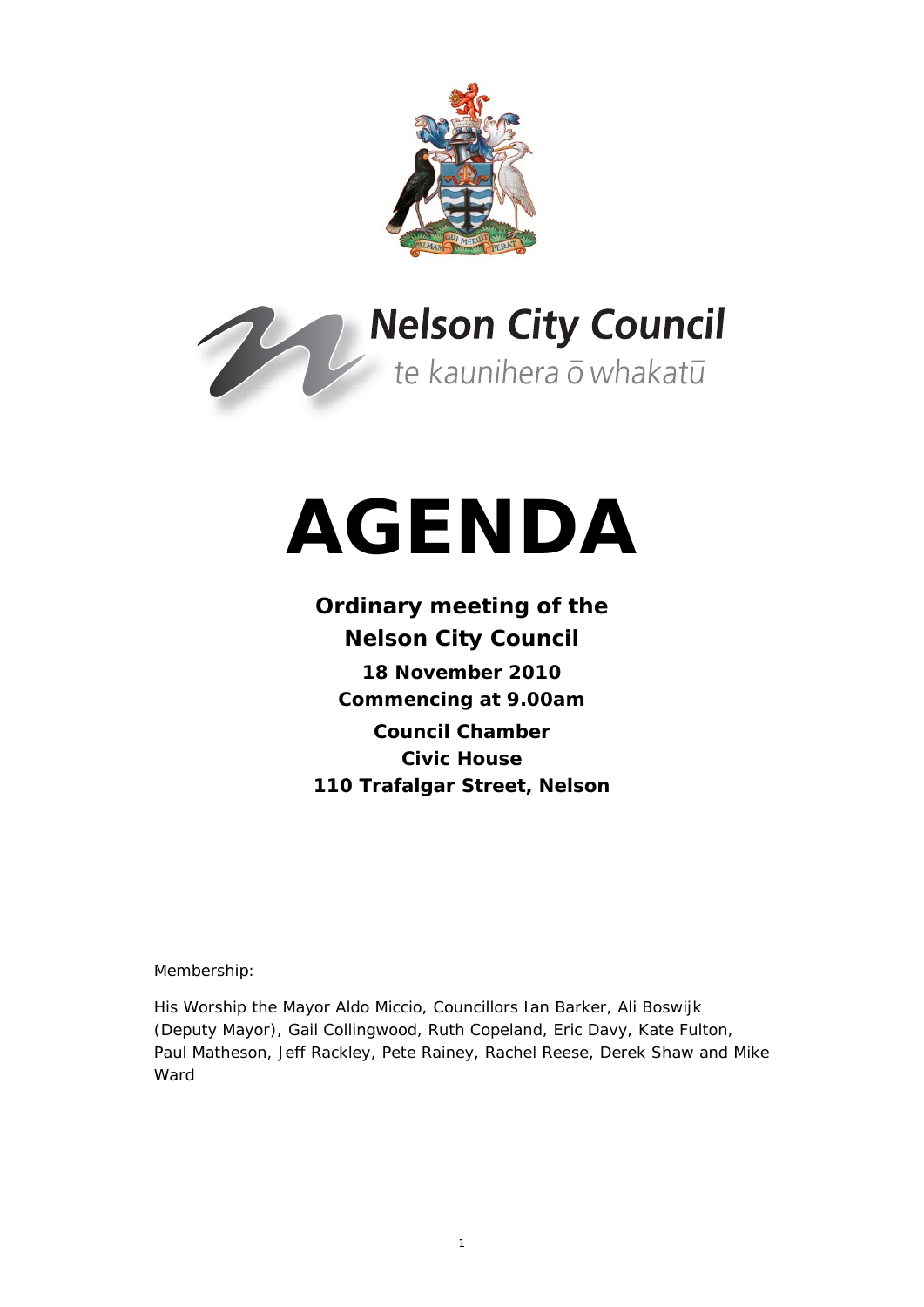## **Business**

As set out below 18 November 2010 TARDIS 1002443 Page No. APOLOGIES OPENING PRAYER **1. Public Forum 1.1 Rating issue at 21 Arapiki Rd 1.4 1.4** Geoff and Kay Gudsell will speak to Council about this issue. **2. Confirmation of Minutes – 28 October and 4 November 2010 5-17**  Document numbers 1001177 and 1006223 Recommendation *THAT the minutes of the meetings of the Nelson City Council, held on Thursday 28 October and Thursday 4* 

*November 2010, be confirmed as a true and correct* 

## **REPORTS POLICY**

#### **3. Credits for Excess Water arising from Leaks 18-37**

Document number 993846

*record.* 

Recommendation

*THAT Council grant requests for water credits based on the following criteria:* 

- *Leaks from pipes or fittings on farms, commercial, industrial properties and un-occupied properties (regardless of temporary or long term) or reserves or from irrigation, stock water, swimming pools, ponds, landscaping, or similar systems on occupied properties. No credit;*
- *Leaks from pipes that are, or should be visible, such as header tanks, overflows from WC's, above ground pipes or fittings and attached to raised flooring or in walls or ceilings. No credit;*
- *Where the leak is a previously unknown underground leak on the main lateral between the water meter and a residential dwelling or under the concrete floor of a residential dwelling. Credit the lost water where the leak has been repaired with due diligence. Only one leak per property, and maximum two consecutive water supply invoices covering the leak, per five year rolling timeframe will be credited. Credit will be based on Council's assessment of the property owner's usual usage for the period;*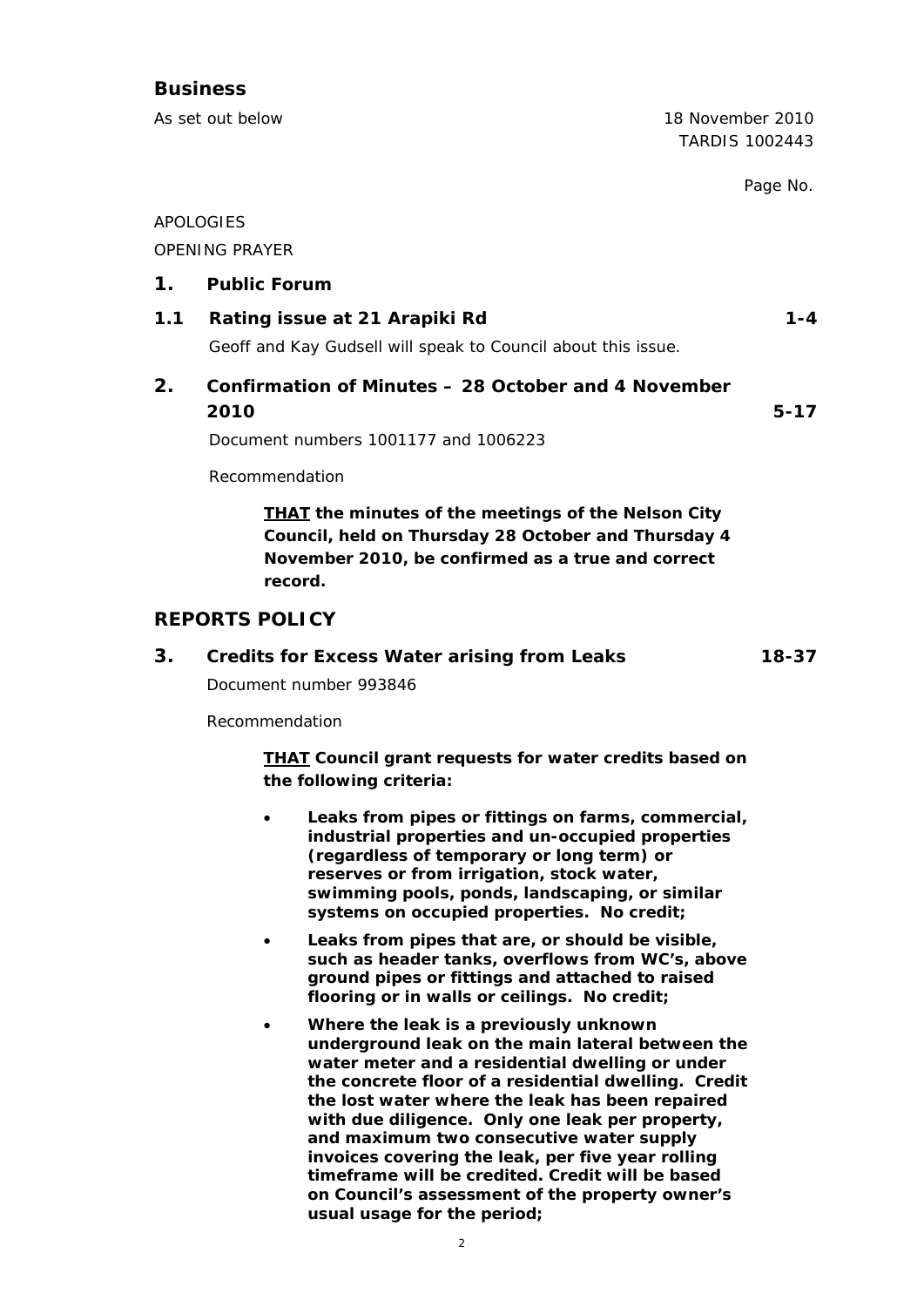*AND THAT define due diligence as within two weeks of the earliest of the following:* 

 *The date of the first invoice to identify a higher than usual usage or the date of discovery or when it could have reasonably been discovered. Usual being the amount used in the same period as last year, these amounts are shown on every water account;* 

*AND THAT the leak must be repaired by a Licensed or Certifying plumber with a brief report on the leak by that person to establish where on the line the leak was found, dates and an opinion, if possible, as to how long the leak had been occurring;* 

*AND THAT extraordinary circumstances outside of the above, which could lead to cases of genuine financial hardship for owner / occupier, could be granted at the discretion of the Council's Chief Financial Officer;* 

*AND THAT the Statement of Proposal in document 1001578 be approved and advertised using the Special Consultative Procedure (section 83 of the Local Government Act 2002).* 

## **4. Dog Control Activity Report 2009-2010 38-40**

Document number 984850

Recommendation

*THAT the Council adopt Appendix 1 (984870) to Report No. 984850 as the Nelson City Council Dog Control Activity Report for the year 2009-2010.* 

*AND THAT the Council publicly notify the Report by way of newspaper notices, and send the Report to the Secretary for Local Government, as required under the Dog Control Act 1996, s.10A(3) and (4).* 

#### **5. Public Forum Discussion**

#### **REPORTS POLICY (Continued)**

**6.** Chief Executives Report **41-90** 

Document number 1002446

## **6.1 Changes to The Bus in response to GST and SuperGold card subsidy changes**

Recommendation 1

*THAT, in response to the GST rate increase and decreased SuperGold Card subsidy, fares on 'The Bus' and 'The Late Late Bus' be increased from 1 December 2010 as follows:* 

*The Bus adult fares increase from \$2.00 to \$2.20* 

*The Bus concession fares increase from \$1.50 to \$1.70*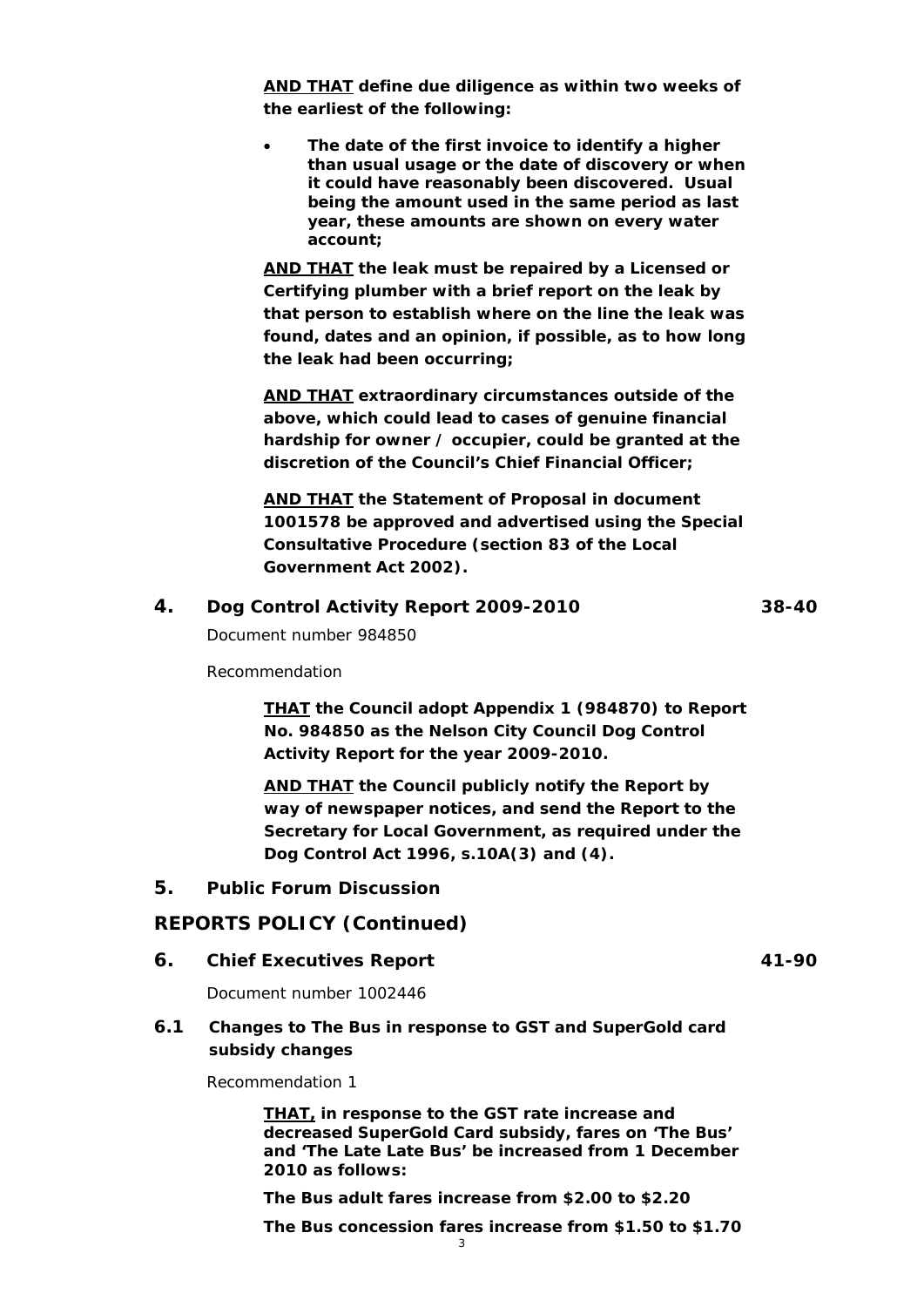*The Bus child fares increase from \$1.00 to \$1.10* 

*The Late Late Bus fares increase from \$3.00 to \$3.30.* 

#### **6.2 Over budget Transport Capital Projects**

Recommendation 2

*THAT to enable Locking St, Jenner Rd/ St. Vincent St, Will Watch Way walkway and Seymour Ave projects to progress to tender stage, these projects be delayed as follows:* 

*Construction of the traffic signals at Waimea Rd/Motueka St be delayed to 2011/12;* 

*Design of Scotia St be delayed to 2011/12;* 

*Construction of Scotia St be delayed for reconsideration through the 2012/13 Long Term Plan (LTP) process; and* 

*Construction of the Marsden Rd upgrade be delayed for reconsideration through the 2012/13 LTP process.* 

#### **6.3 Reduction of Speed Limit on QEII Drive**

Recommendation 3

*THAT the NZTA be advised Council agrees with its proposal to reduce the speed limit on QEII Drive from 100km/hr to 50km/hr from the intersection with Wildman Ave to a point 200m north of the Trafalgar St roundabout, and a letter be sent authorising this change to NZTA.* 

### **6.4 Update on Land Transport Rule: Vehicle Dimensions and Mass Amendment 2010**

Recommendation 4

*THAT approval be granted for the use of Nayland Road and, subject to further investigations proving to be satisfactory, the use of the Port roads be approved for 'high productivity vehicles', which are longer and heavier trucks.* 

#### **6.5 Founders Stormwater Project Stage II**

Recommendation 5

*THAT construction of the Founders Stormwater Stage II project proceeds in conjunction with the Iwa Road project and be funded from the following budgets: Founders Stage I savings (\$60,000), piping ditches (\$100,000), freshwater improvements (\$250,000), Orchard Creek savings (\$24,000), and Orphanage Creek savings (an estimated \$180,000).* 

#### **6.6 Marina Toilet/Shower Facility**

Recommendation 6

*THAT only the planning and design work for the Marina Toilet/ Shower Facility project, estimated at \$38,000, be undertaken in the current financial year; AND THAT \$342,000 for construction be deferred to the 2011/12 year.*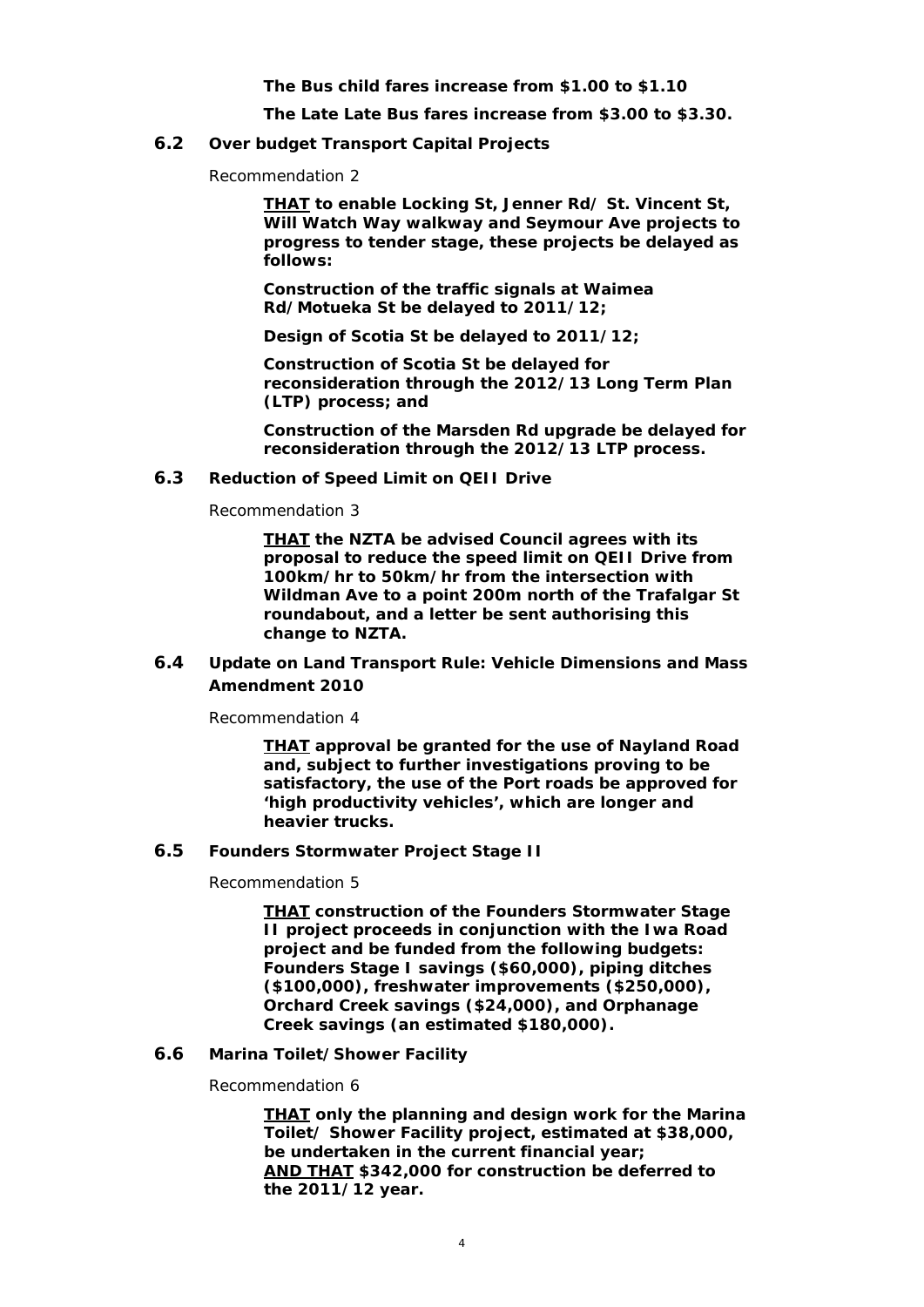## **6.7 Parking and Vehicle Control Bylaw 2004, No. 207 - Amendments to Schedules**

Recommendation 7

*THAT the following alterations to the Schedules of Bylaw No 207, Parking and Vehicle Control (2004) be approved:* 

**Schedule 4: Special Parking Areas** 

**Schedule 8: Time Limited Parking Areas** 

*Schedule 9: No Stopping* 

### **6.8 Supplementary Reports**

Recommendation 8

*THAT the status reports attached to this Chief Executive report 1002446 be received;* 

*AND THAT the Schedule of Documents Sealed from 26 August to 11 October 2010, document 996546 be received.* 

## **7. Funding Options for Saxton Cricket/Athletics/Football Pavilion 91-100**

Document number 1000857

Recommendation

*THAT work not begin on the construction of the pavilion until Council is satisfied that all of the sports codes' share of the funding is attainable;* 

*AND THAT the Saxton Field Pavilion Charitable Trust be authorised to continue naming rights negotiations only until the end of 2010 and only involving the two potential sponsors it has already entered into discussions with;* 

*AND THAT the principle that code contributions to Council facilities not be considered equity be reaffirmed.* 

## **8. Mayors Report**

This report is being finalised. It is intended to circulate the report prior to the meeting.

## **Public Excluded Business**

## **9. Exclusion of the Public**

Recommendation

*THAT the public be excluded from the following parts of the proceedings of this meeting in accordance with section 48(1)(a) of the Local Government Official Information and Meetings Act 1987 on the grounds that the public conduct of this*